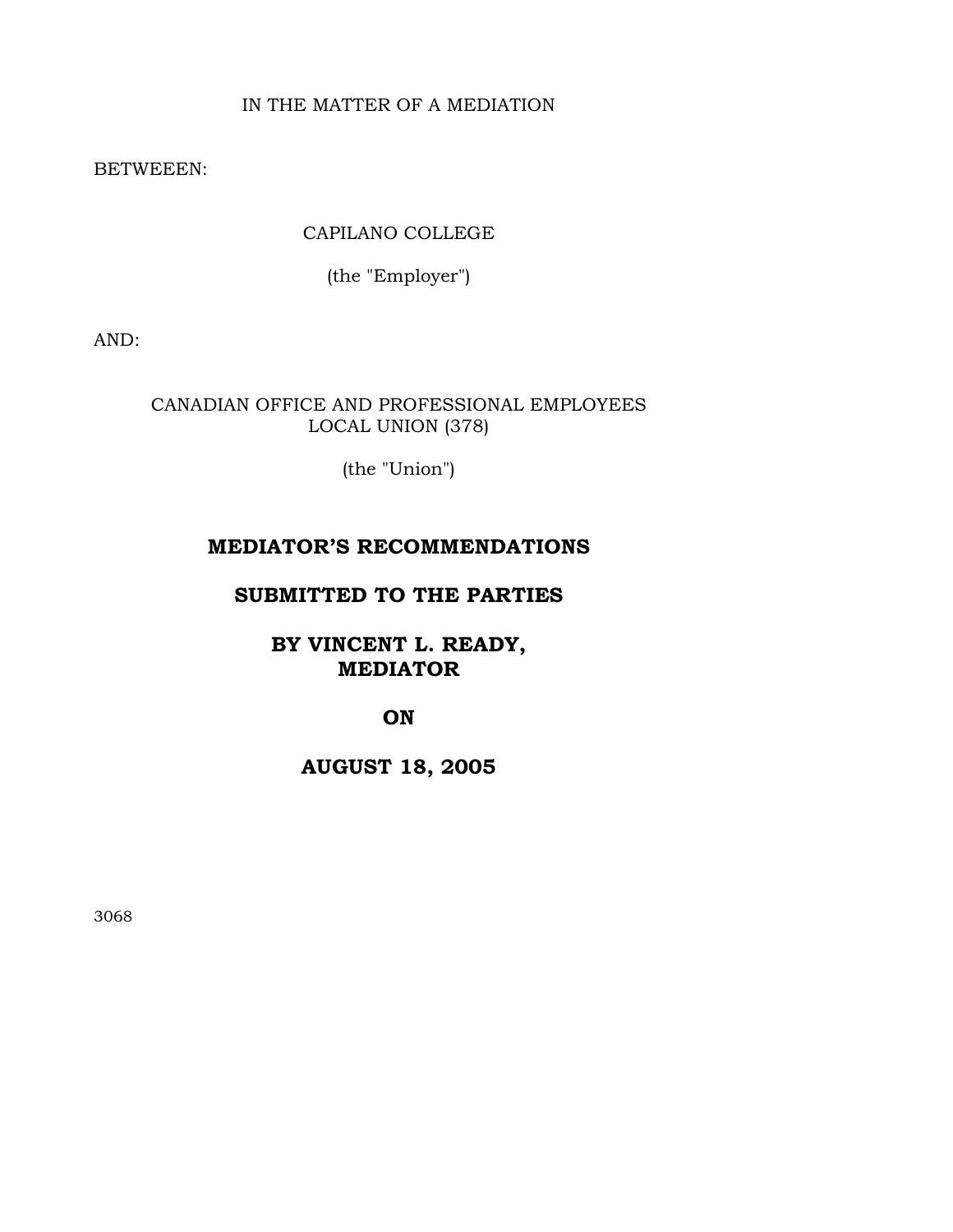### **BACKGROUND**

 On July 5, 2005 I was appointed by the parties as Mediator to assist them in resolving their collective bargaining dispute.

I met with the parties on July 11 and August 16, 2005.

 During the mediation process the parties made considerable progress by resolving a number of outstanding matters. However, the parties were unable to agree on some of the more contentious issues.

 In the end, both parties requested that I make non-binding recommendations to assist them in resolving these matters.

 In these recommendations I will not review all of the outstanding items between the parties. What I have done is provided what I think is the basis for a settlement between the parties. If the parties were to accept my recommendations then all other items would be considered resolved.

 There are several things that have influenced my recommendations. First, there are compensation guidelines in place for public sector workers. Over 50 collective agreements have already been resolved in one way or another that comply with these guidelines. In my view these recommendations must be consistent with the guidelines.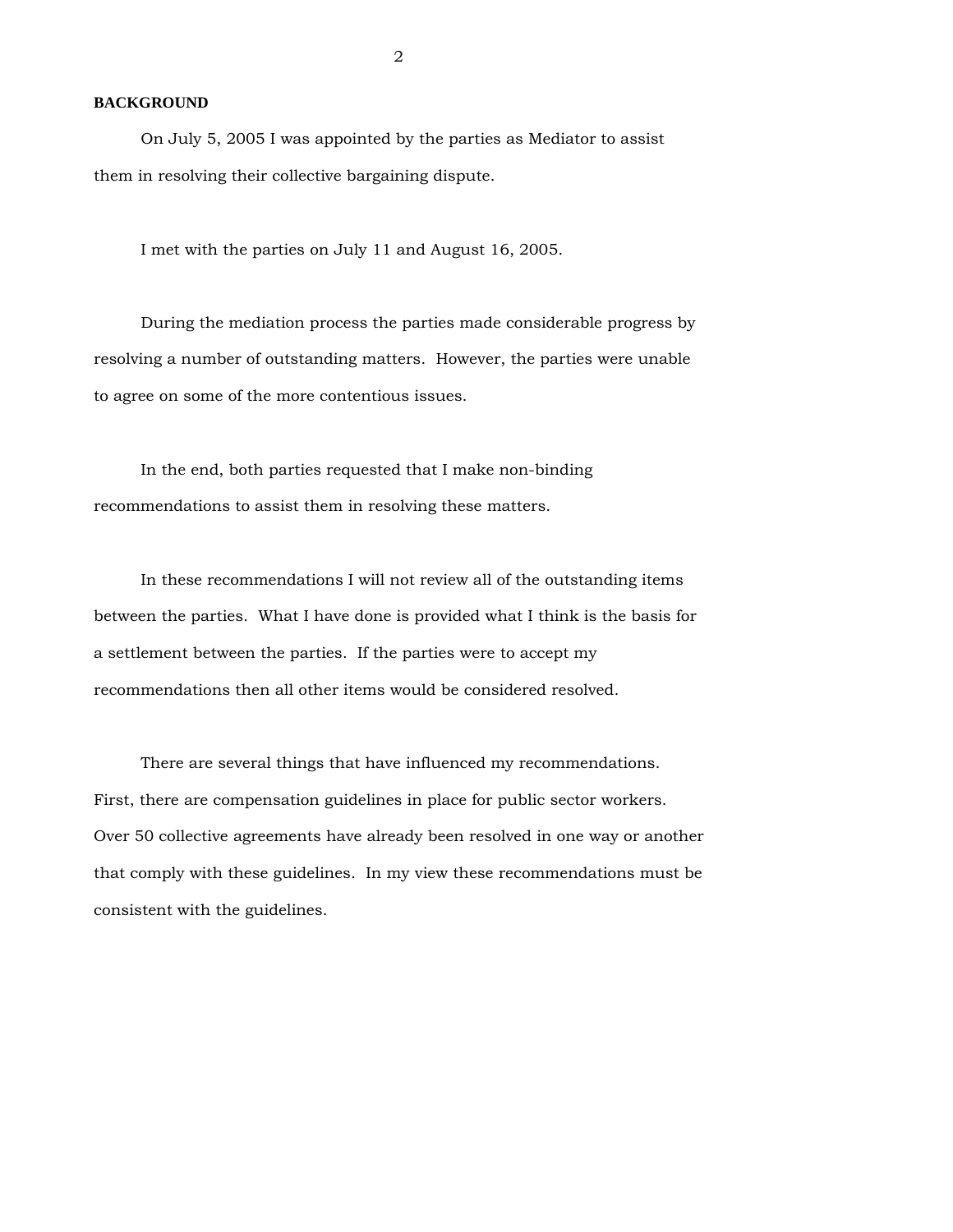Second, several other colleges and unions have already settled their collective agreements and they provide a good indicator of what these parties would have negotiated on their own. More specifically, there was a recent settlement between six colleges and the BC Government & Service Employees' Union (BCGEU) support workers, which have similar agreements and similar compensation as the Capilano College employees. Once again this settlement and other settlements have influenced my recommendations.

 Third, the parties have presented me with their rationale for particular issues and provided background information where required. I have reviewed the positions of both parties and have taken those positions into account when making my recommendations.

 Outlined below are my specific recommendations for resolution to reach a Collective Agreement.

# **1. COMPENSATION AND TERM**

i. Term of the Agreement

April 1, 2002 – March 31, 2006

ii. Wages

April 1, 2002 – no change to current wage rates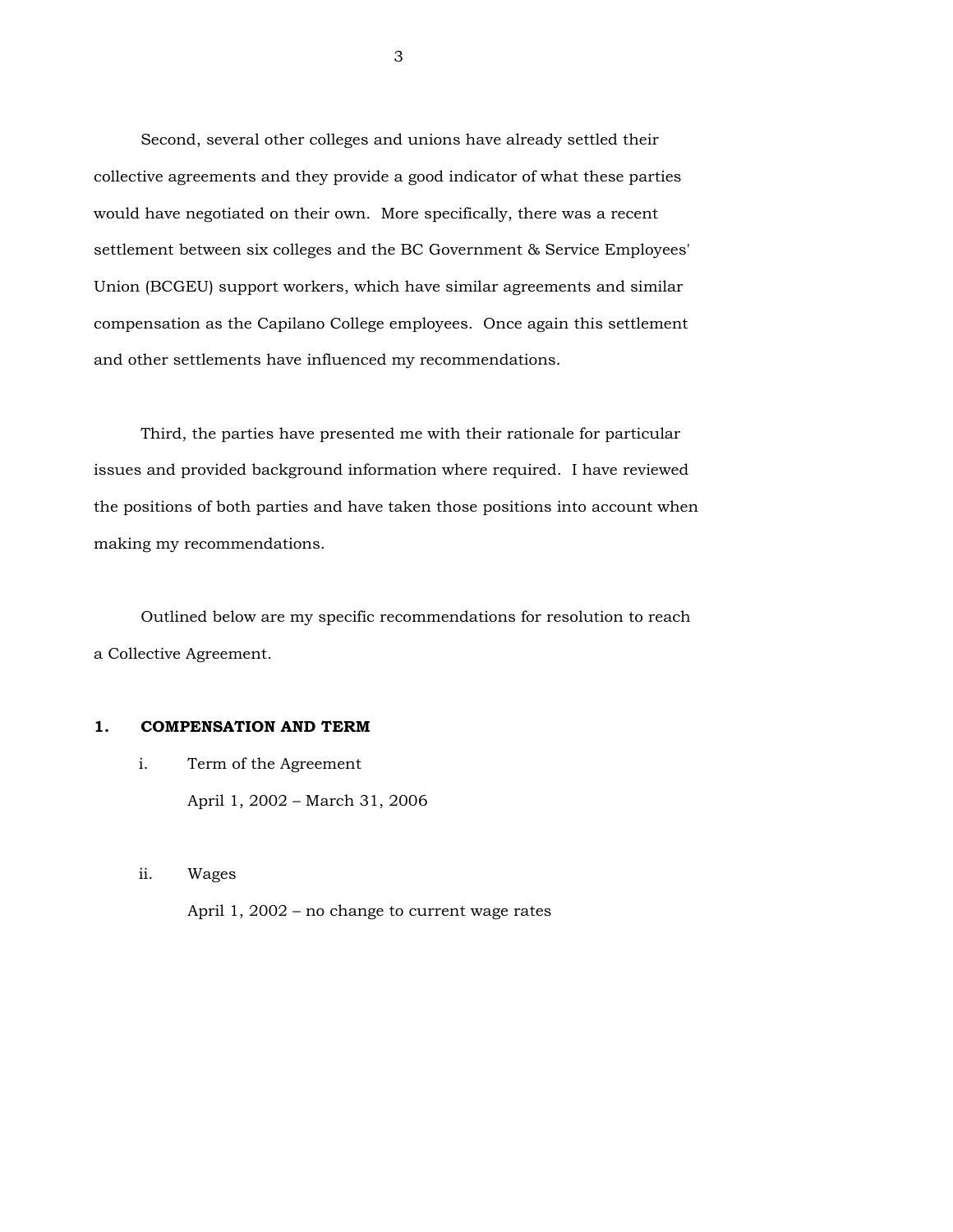April 1, 2003 – no change to current wage rates April 1, 2004 – no change to current wage rates April 1, 2005 – 1.5% wage increase

iii. Wage Increase-Offset

 Effective April 1, 2005 employees will receive a 1% wage increase. This increase is offset by the 1% Accord Training Fund which shall end.

## iv. Signing Bonus

 Regular employees employed on August 1, 2005 shall receive a signing bonus of 3% of regular 2004 earnings which is the year-todate amount that appears on the employee's final pay stub for 2004 and excludes overtime payments, premiums, vacation pay, etc. This signing bonus exhausts the Training Accord Fund as of March 31, 2005. Temporary employees who are not working on August 1, 2005, but work within the next 45 days, are eligible for payout.

 v. Effective 30 days following ratification (by both parties) the Supplemental Employment Benefit Plan shall be implemented as per the attached Appendix 1, and will apply to regular employees who take their leave after the ratification date.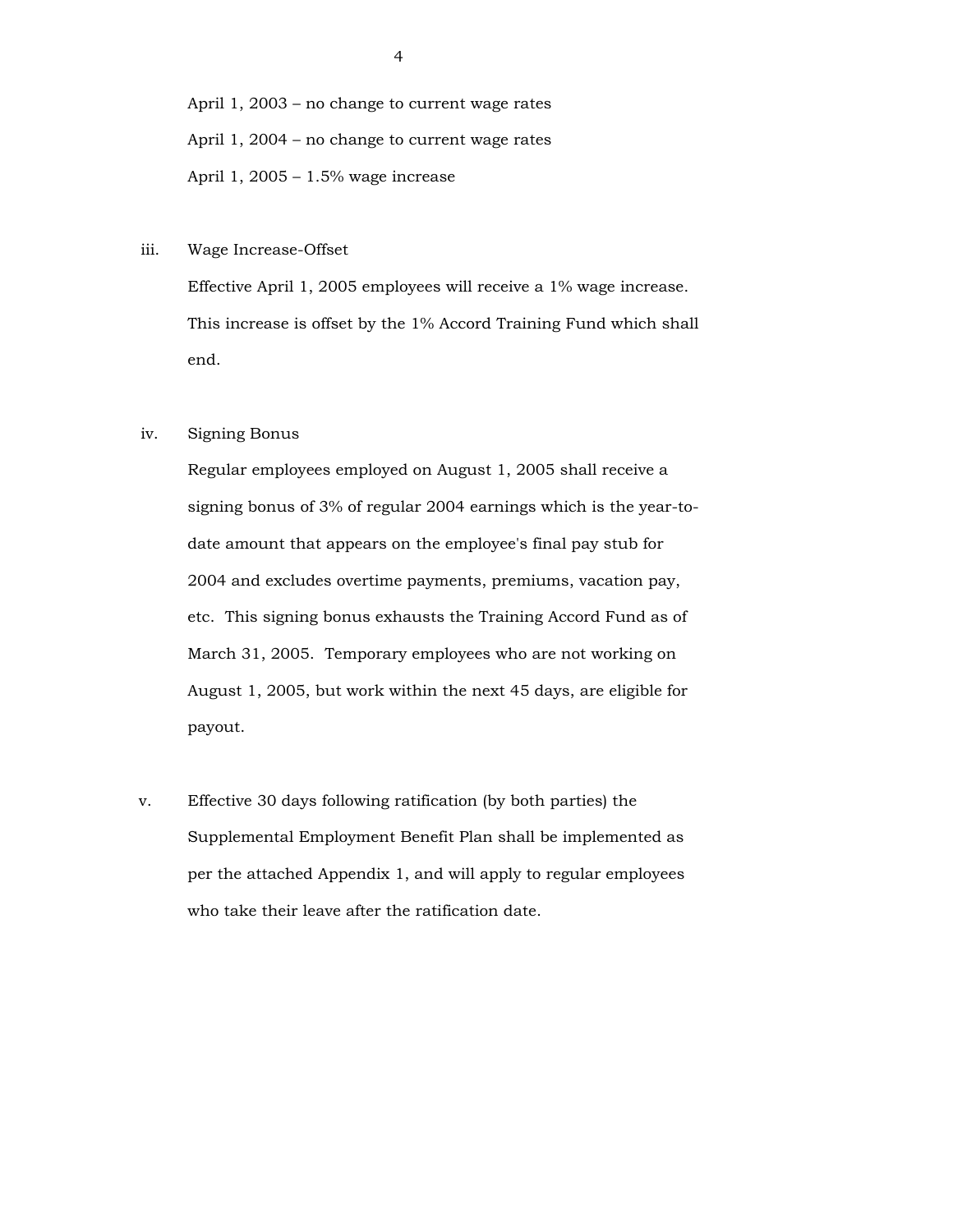## **2. PREVIOUSLY AGREED ITEMS**

 All items previously agreed between the parties shall be incorporated into the renewed Collective Agreement (attached as Appendix 2).

# **3. BARGAINING UNIT DEFINED**

 The Union proposed a restructuring clause which had as its purpose restructuring and defining the work of the bargaining unit.

 I am of the view that the language proposed will be restrictive to the College. Having said that, I am of the opinion the Union did raise some legitimate examples where arguably certain College assignments are eroding the work of the bargaining unit. Therefore, I am recommending that these issues be raised directly with the Vice-President of Human Resources as soon as possible after the ratification of these recommendations so that they can be dealt with in a timely manner.

## **4. ARTICLE 9.07 – CASUAL EMPLOYEES ARTICLE 9.08 – FILLING OF REGULARIZED POSITIONS ARTICLE 10.02 – 24 HOURS ADVANCE NOTICE**

 Both parties provided me with extensive and well thought out arguments on each of these proposals.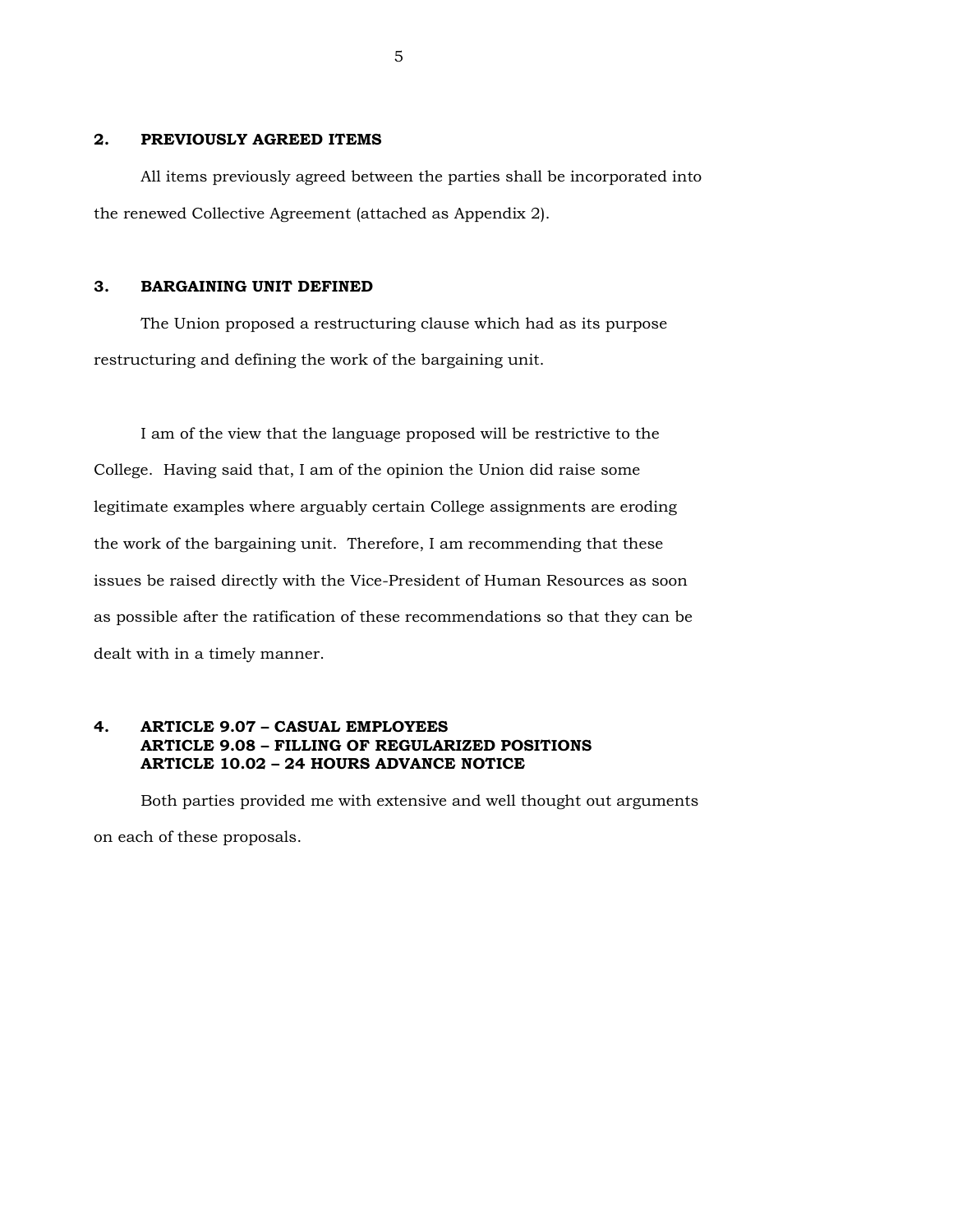These are fairly complex issues within the scheme of the parties' Collective Agreement. As is often the case both sides have legitimate points on each of these matters. Therefore, I believe the best way to resolve these issues are to refer them to the Joint Standing Committee for further review.

 In the result, I recommend that the current provisions remain in their present form.

# **5. ARTICLE 12 – LAYOFF**

 The College has proposed extensive changes to the layoff language contained in Article 12.

 In short, it is the College's position that the current language is cumbersome and needs to be streamlined.

 Having reviewed the language itself and having heard the concerns of the parties, I am of the view that this Article will require a broad and expansive discussion prior to making any substantive changes to it. Therefore, the parties should hold these discussions well in advance of their next round of negotiations through the Joint Standing Committee.

Further, I recommend that Article 12 remain in its present form.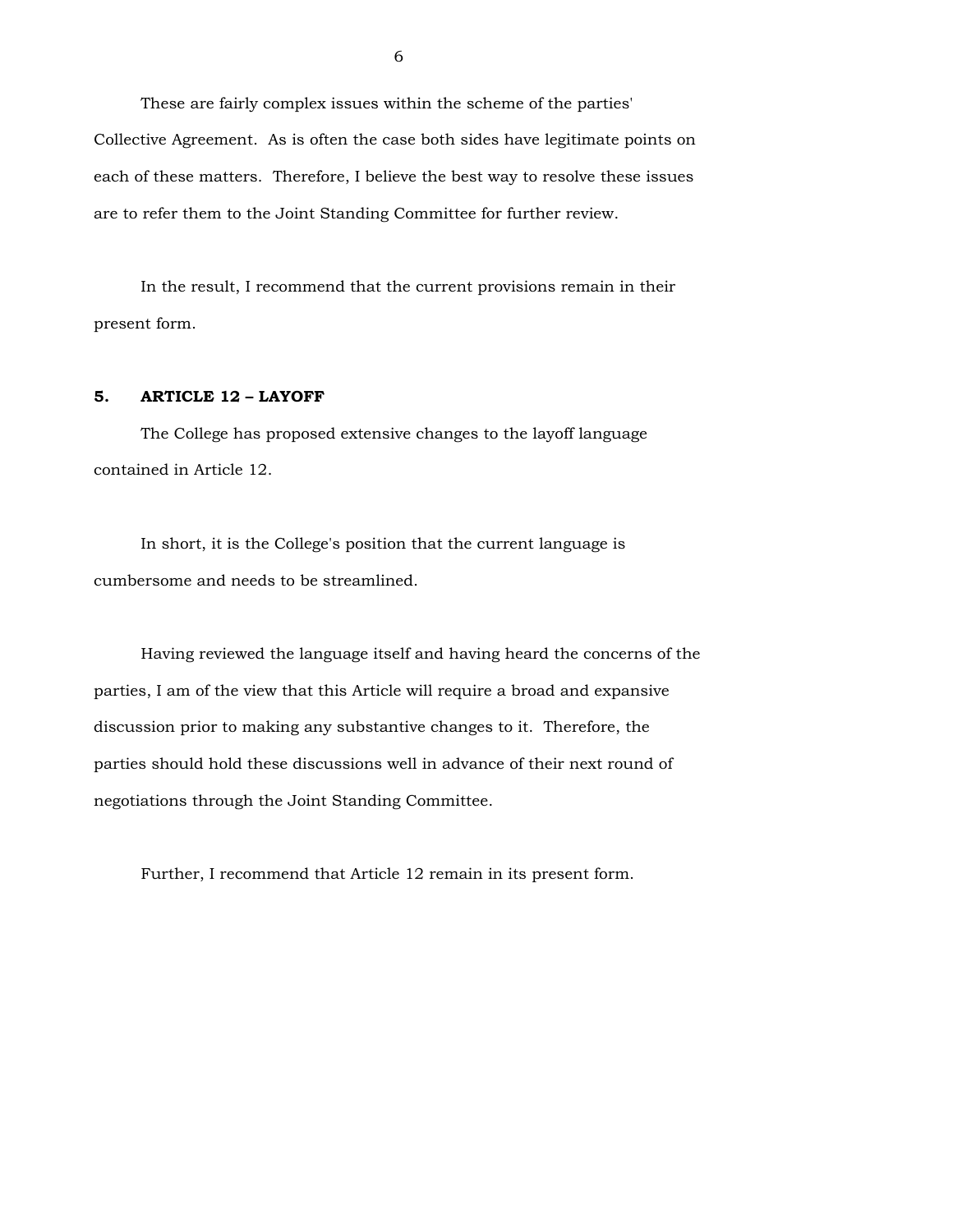### **6. ARTICLE 25 – APPOINTMENTS**

 The College has proposed a number of changes to this Article, the purpose of which is to streamline the appointment process and to redefine the criteria used for selection purposes.

Additionally, the College proposes an extension to the probation period.

 The Union also made proposals to enhance the selection criteria for its members.

 This provision is similar to Article 12 above in that it contains an elaborate code to govern the appointment and selection of employees. I believe this matter is best left to the parties to discuss away from the pressure of collective bargaining in order to give them an opportunity to identify each parties' concern and attempt to resolve these matters to their satisfaction.

 Consequently, I recommend this Article be referred to the Joint Standing Committee and that the current provisions of Article 25 be renewed.

## **7. ARTICLE 33 – WORKLOAD**

 The Union has made extensive arguments with respect to workload issues and proposed that an independent person be appointed to investigate these issues and make recommendations for resolution.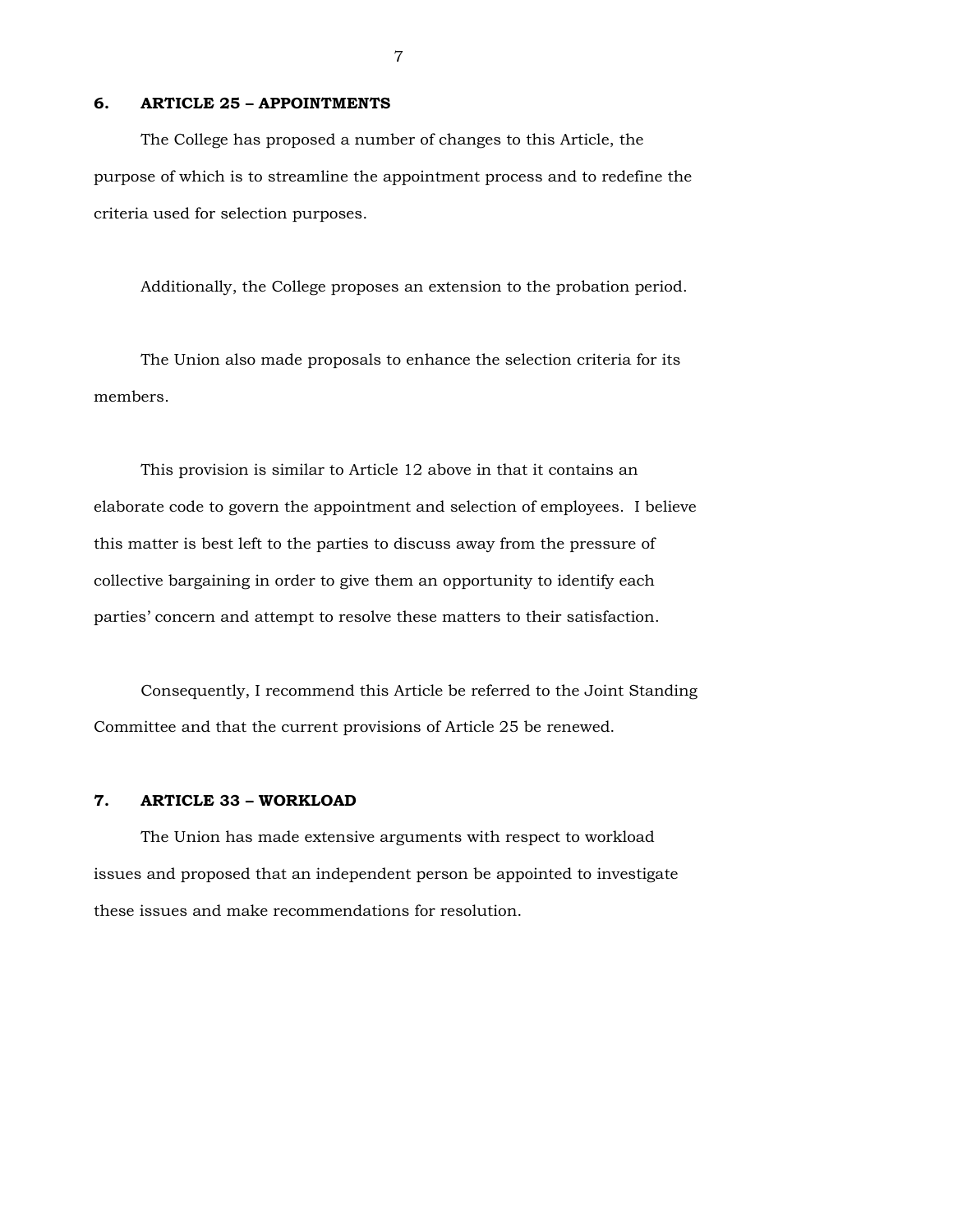Having reviewed the provisions of Article 33 I observe that the Article contemplates a Joint Workload Review Committee to deal with issues of workload.

 I observe further that the parties have not appointed a Joint Committee. Therefore, I recommend that the parties give effect to the current provisions of Article 33 by establishing a Joint Workload Committee.

# **8. DURATION OF PRESENT AGREEMENT**

 I recommend Article 31.03 be amended to read as per the Union's proposal:

> In the event that a new Collective Agreement is not entered into by the parties on or before the 31st day of March, 2006, this Agreement shall continue in force and effect until the parties ratify a new or renewed Collective Agreement.

# **9. LETTERS OF UNDERSTANDING**

I recommend the following Letters of Understanding be renewed:

# i. Student Employment Programs

(pp. 140-142 of Collective Agreement)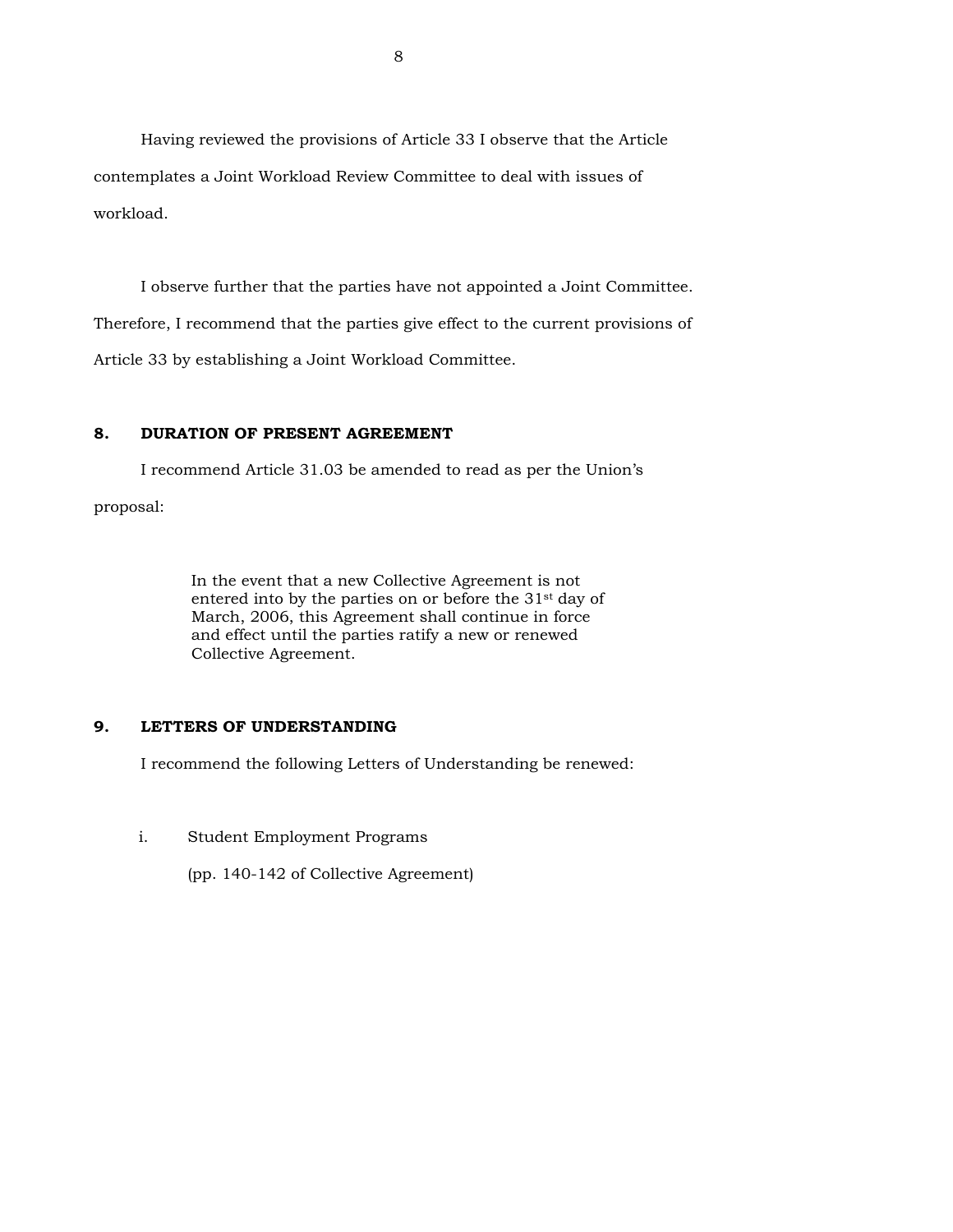# ii. Testing

(pp. 143-157 of Collective Agreement)

## iii. Parking

(p. 147 of Collective Agreement)

# iv. Implementation of Computerized Human Resources Information Systems Database

(p. 149 of the Collective Agreement)

- v. Joint Task Force
	- (p. 151 of Collective Agreement)
- vi. College Closure Policy

(p. 152 of Collective Agreement)

 vii. Items referred to the Joint Standing Committee Meetings to be amended to include issues referred to the Joint Standing Committee in these recommendations

(p. 157 of Collective Agreement)

All other Letters of Understanding are to be deleted.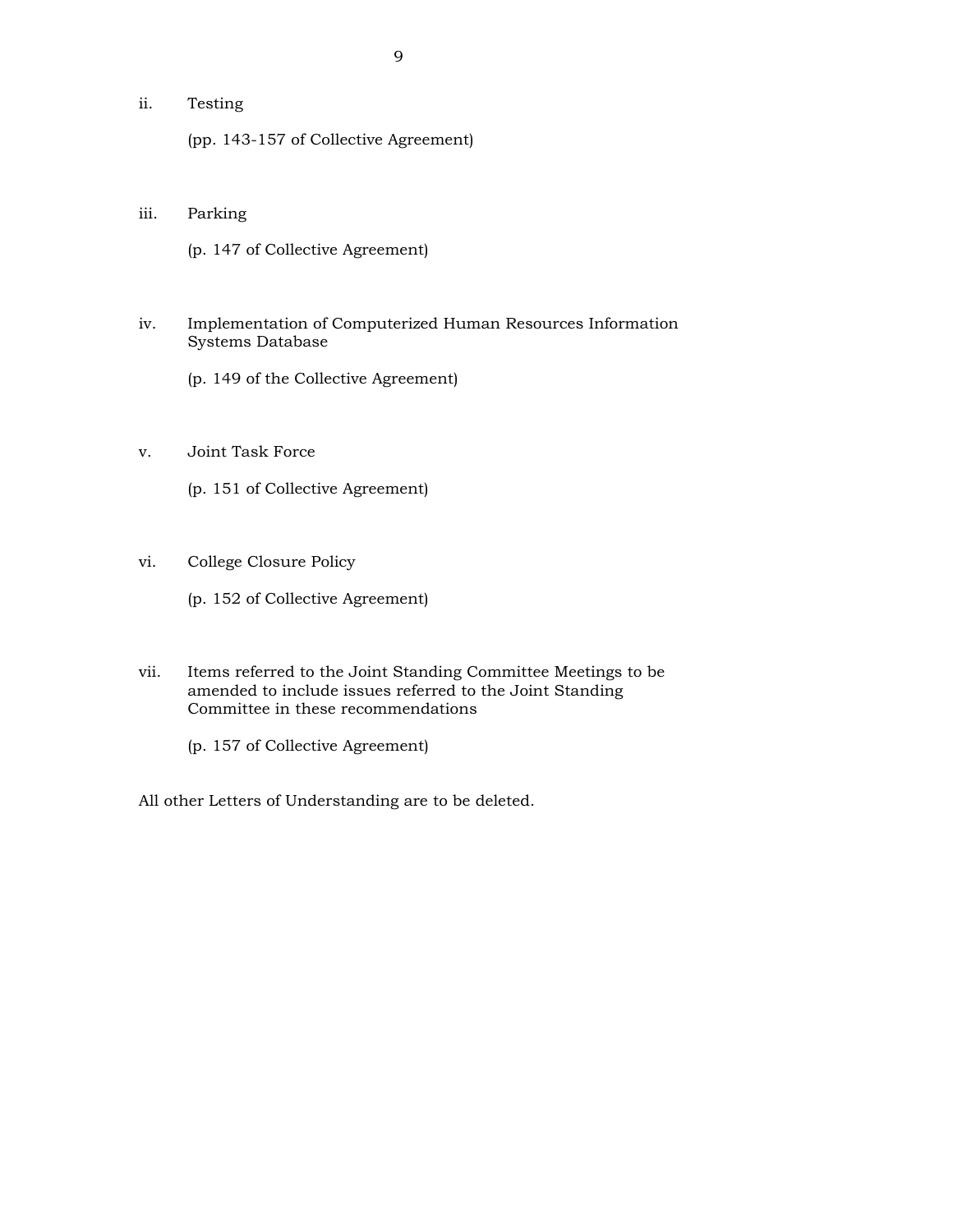# **10. OTHER PROPOSALS**

 Proposals not specifically referred to in these recommendations or contained in the agreed upon terms, are considered to be withdrawn by the parties making them.

# **11. JURISDICTION**

 I shall retain the necessary jurisdiction to resolve any difficulties or disputes arising out of the implementation of these recommendations.

All of which is respectfully submitted on this 18th day of August, 2005.

 $\frac{1}{\sqrt{2}}$  , and the set of the set of the set of the set of the set of the set of the set of the set of the set of the set of the set of the set of the set of the set of the set of the set of the set of the set of the

*Vincent L. Ready* 

Vincent L. Ready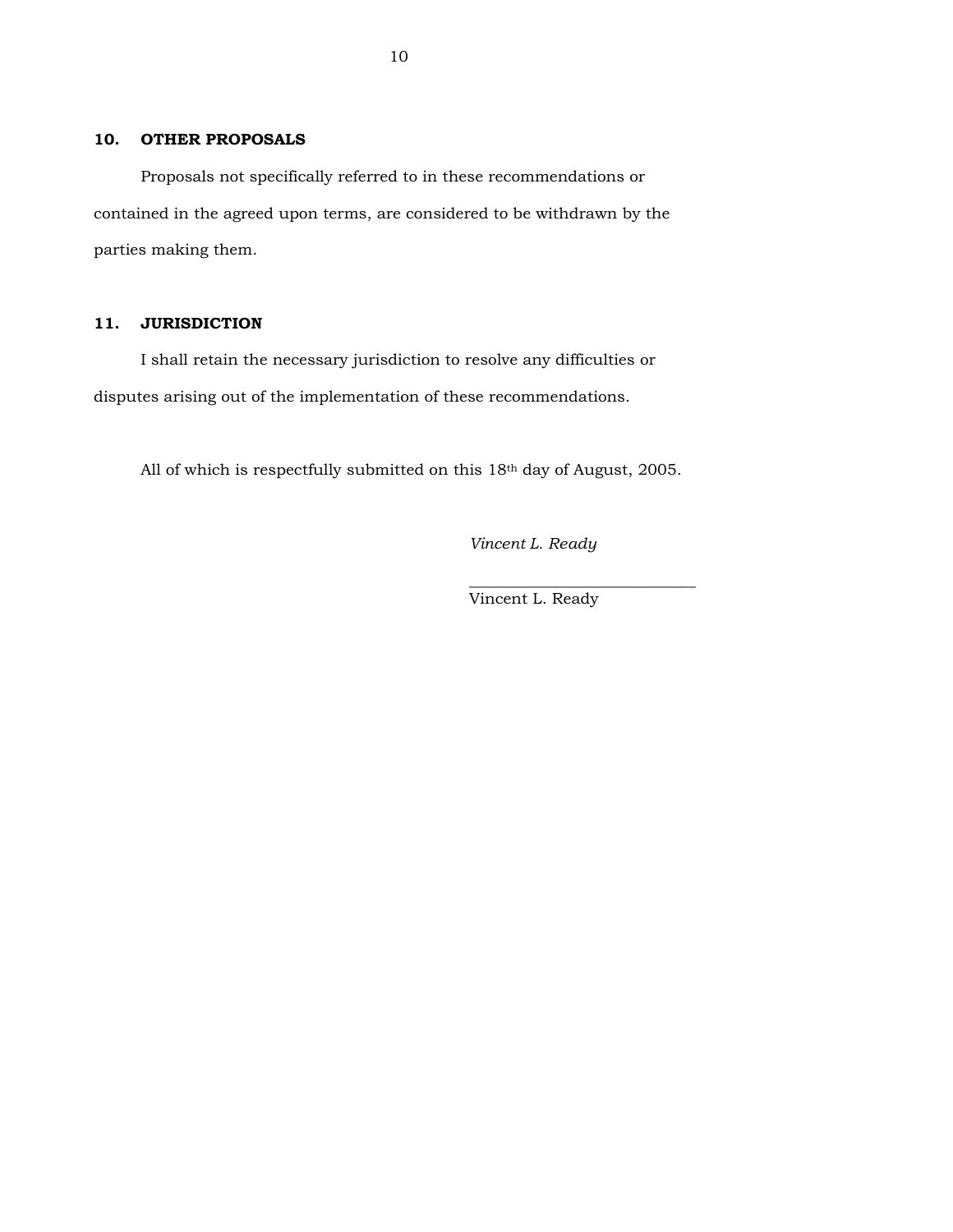# **APPENDIX 1**

#### 21.11 Supplemental Employment Benefit for Maternity and Parental Leave

- a) Effective the date of ratification, when on maternity or parental leave, a regular employee will receive a supplemental payment added to Employment Insurance benefits as follows:
	- i) For up to fifty-two (52) weeks of combined maternity/parental leave, an employee who is the birth mother shall receive an amount equal to the difference between the Employment Insurance benefits and seventy-five percent (75%) of her salary calculated on her average base salary.
	- ii) For up to a maximum of thirty-seven (37) weeks of parental leave, the spouse, biological father, the common-law partner or adoptive parent shall receive an amount equal to the difference between the Employment Insurance benefits and seventy-five percent (75%) of the employee's salary calculated on her average base salary.
	- iii) The average base salary for the purpose of Clauses 21.11 (a)(i) and 21.11 (a)(ii) is the employee's average base salary for the twenty-six (26) weeks preceding the maternity or parental leave. If the employee has been on unpaid leave for part of the preceding twenty-six (26) weeks, then up to four (4) weeks of that unpaid leave will be subtracted from the twenty-six (26) weeks for the purpose of calculating the average base salary.
- b) An employee is not entitled to receive Supplemental Employment Benefits and disability benefits concurrently.
- c) To receive Supplemental Employment Benefits, the employee shall provide the Employer with proof of application for and receipt of Employment Insurance benefits. An employee disentitled or disqualified from receiving Employment Insurance maternity or parental benefits is not eligible for the Supplemental Employment Benefits.
- d) To be entitled to the above noted benefits, an employee must sign an agreement that they will return to work and remain in the College's employ for a period of at least six months or equivalent to the leave taken, whichever is longer, after their return to work.
- e) Should the employee fail to return to work and remain in the employ of the College for the return to work period, the employee shall reimburse the College for the benefits above on a pro-rata basis.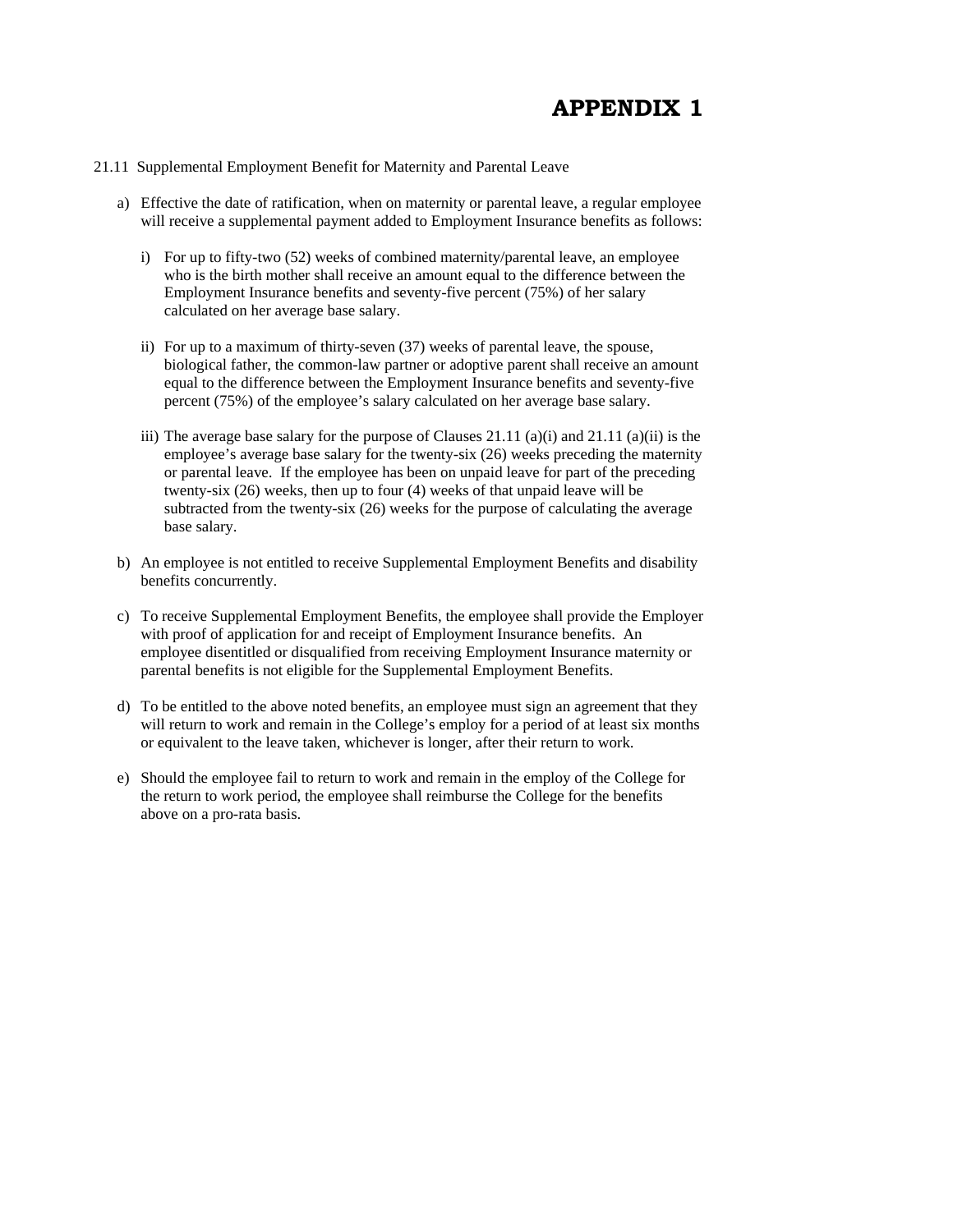# **APPENDIX 2**

# **CAPILANO COLLEGE & CANADIAN OFFICE AND PROFESSIONAL EMPLOYEES' UNION**

# **Agreed Items**

# **Article 2.05 Exclusions**

| Update list of excluded positions as follows:                                         |                                                  |
|---------------------------------------------------------------------------------------|--------------------------------------------------|
| Assistant Director of Buildings & Grounds (vacant)                                    |                                                  |
| Executive Assistant to College Board and President <sup>**</sup> Associate Registrars | <b>Deleted:</b> Assistant to the President       |
| - Manager, Bookstore                                                                  | Deleted: ¶                                       |
| **Budget Officer (vacant)                                                             | Deleted: Bookstore Manager                       |
| **Business System Architect                                                           |                                                  |
| **College Librarian (vacant)                                                          |                                                  |
| **Comptroller                                                                         |                                                  |
| **Deans                                                                               |                                                  |
| ** Director of Buildings & Grounds                                                    |                                                  |
| <b>**<sub>-</sub></b> Director, Systems Development                                   | Deleted: Director, Computer &                    |
| **Director, Continuing Education                                                      | <b>Communication Services</b>                    |
| ** Director, Development & Executive Director, College Foundation                     |                                                  |
| **Director of Finance & Bursar (vacant)                                               |                                                  |
| <b>**-China Operations Manager</b>                                                    | Deleted: Director, International                 |
| ** Manager, Public Affairs                                                            | Projects                                         |
| **- <b>Campus Dean(s), Sunshine Coast and Squamish</b>                                | <b>Deleted:</b> Director of Public Relations     |
| **- Director of Contract Services and Capital Planning                                | <b>Deleted:</b> Director, Regional Centre(s)     |
| - Human Resources/Privacy Executive Assistant                                         | Deleted: Director of Supplies &                  |
| **-Manager of Marketing and Communications                                            | Services                                         |
| ** Manager, Institutional Research (vacant)                                           | Deleted: Executive Assistant, Human<br>Resources |
| Executive Assistant, Vice President Academic Affairs                                  | Deleted: Executive Director of College           |
| -Executive Assistant, Finance and Administration                                      | Relations                                        |
| -Conflict Resolution Advisor                                                          | <b>Deleted:</b> Executive Director of            |
| Human Resources Advisors, Recruitment and Training, Classification, - and Wellness &  | Planning & Institutional Research                |
| Disability Management, Occupational Health and Safety, HRIS (vacant)                  | <b>Deleted:</b> Executive Office Assistant       |
| Human Resources Assistant                                                             | <b>Deleted:</b> Executive Office Secretary       |
| **Manager of Athletics & Recreation                                                   | Deleted: Harassment Policy Advisor               |
| <b>APPENDIX 2</b>                                                                     |                                                  |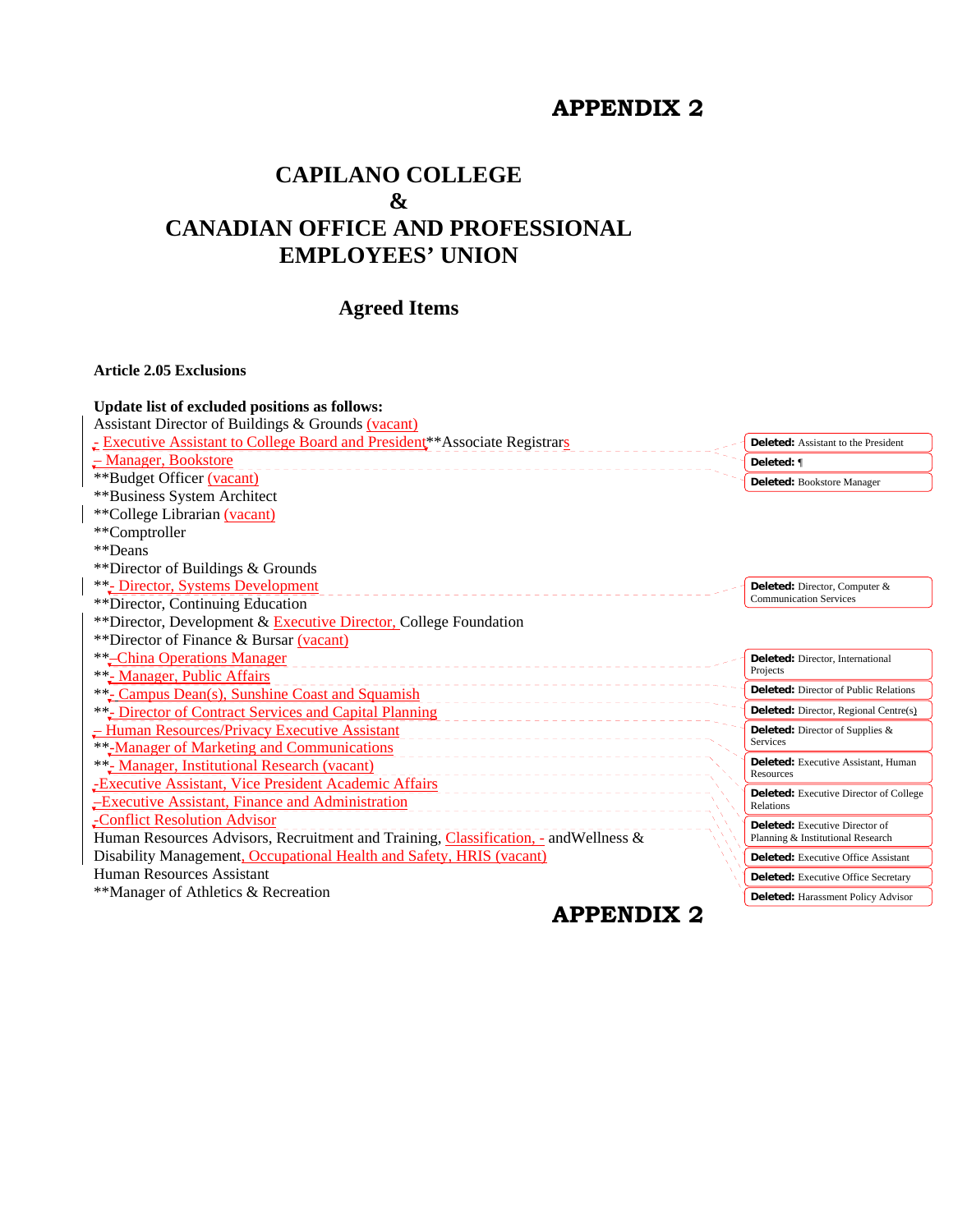| **- Director, Information Technology Services<br>**Manager(s), Human Resources (Faculty and Staff) | <b>Deleted:</b> Manager of Computer<br><b>Services</b> |
|----------------------------------------------------------------------------------------------------|--------------------------------------------------------|
| **Manager, International Student Centre                                                            | Deleted:                                               |
| **Manager, Project Accounting (vacant)<br>**President                                              |                                                        |
| **Registrar                                                                                        |                                                        |
| **-Vice President, Academic Affairs and Vice President Student and Institutional Support           | <b>Deleted:</b> Vice Presidents, Education             |
| **Vice President, Finance & Administration<br>**Vice President, Human Resources                    |                                                        |
| ** Chief Information Officer (vacant)                                                              |                                                        |
| **General Manager, Performing Arts Theatre                                                         |                                                        |
| **Manager, BC Centre for Tourism, Learning and Innovation                                          |                                                        |
| **Manager, Child Care Centre                                                                       |                                                        |

\*\*Manager, Enterprise Resource Planning Systems (vacant)

**Amend clause:** 

# **4.06 RIGHT TO REFUSE TO CROSS PICKET LINES**

**(a) Dispute** 

Failure to cross a legally constituted picket line which arises out of a labour dispute under the Labour Relations Code of British Columbia shall not be considered a violation of this Agreement nor grounds for disciplinary action.

# **Delete clause:**

# **APPENDIX 2**

#### **Deleted: 6.06 DISPUTE OUTSIDE THE AGREEMENT ¶**

¶ When a dispute arises from an item not covered by this Agreement, the dispute shall be forwarded to the Vice President, Human Resources and the Union for discussion. If the matter is resolved to mutual satisfaction, it will be reduced to writing and added as an addendum to this Agreement. ¶

**Amend clause:** 

**7.03 COMPLAINT STAGE - STEP 1**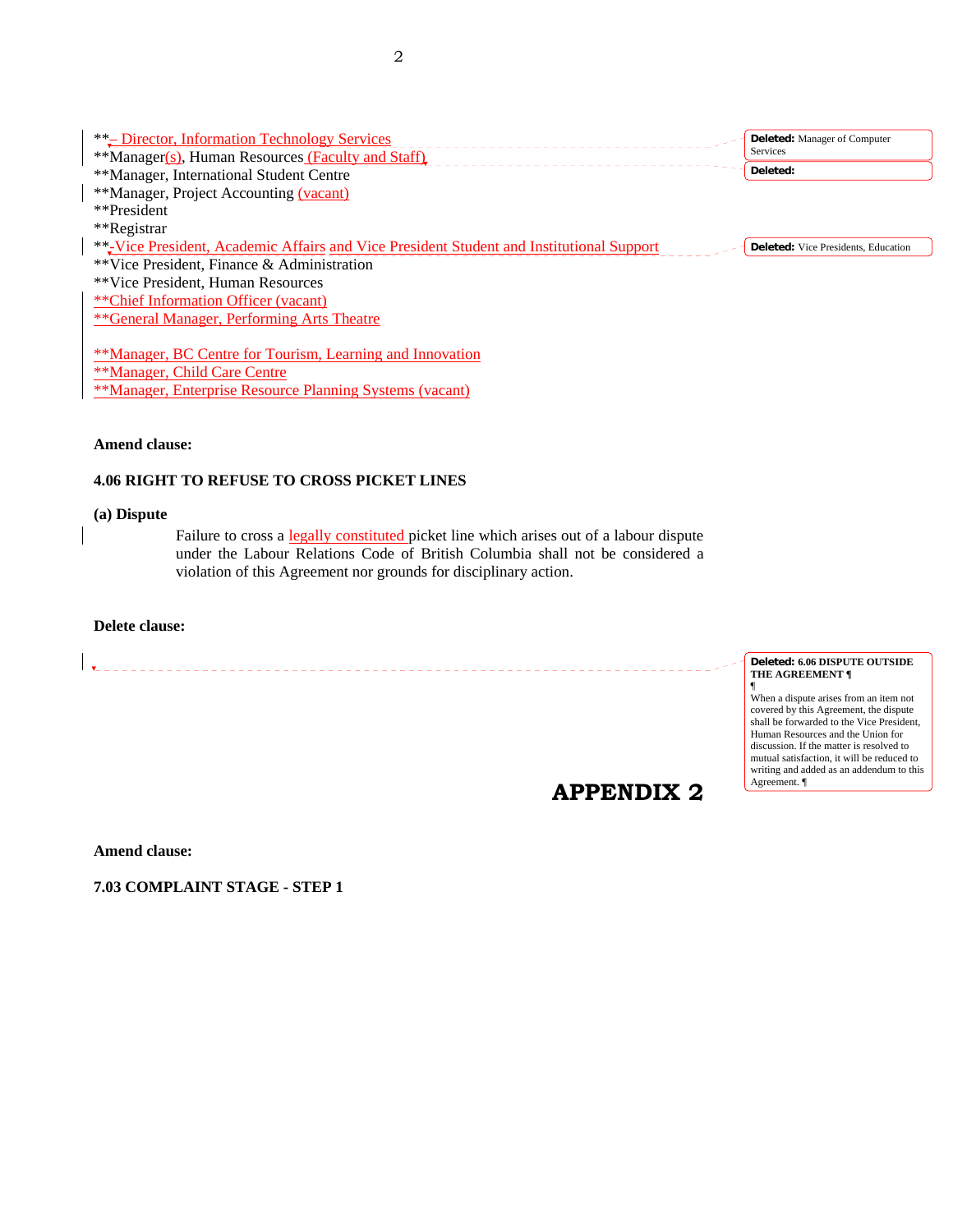An aggrieved employee or her Union Representative may discuss her complaint with her local supervisor. If the dispute is not resolved orally, the Union may formalize the grievance through submission to Step 2.

When a complaint is being discussed at Step 1, the thirty (30) day time limit in Step 2 with respect to the initiation of the grievance will be frozen.

#### **Update list:**

## **\*8.01 ARBITRATORS**

All grievances submitted to arbitration shall be adjudicated by a single arbitrator selected on a rotational basis, depending on availability, from the following list:

**Deleted:** Steve KelleherJohn McConchie Don Munroe John Hall Joan Gordon Judi Korbin

#### **Amend clause:**

**8.06** 

-

### **(a) Arbitrator**

An Arbitrator shall be selected from amongst those Arbitrators named in this Agreement to hear the matter in dispute in accordance with the provisions of this Article and must be able to hear the matter within sixty (60) calendar days. If the Arbitrator is unable to meet within the prescribed time the parties will select the next available Arbitrator.

**APPENDIX 2** 

**Amend clause:** 

**25.03 Appointment Procedures**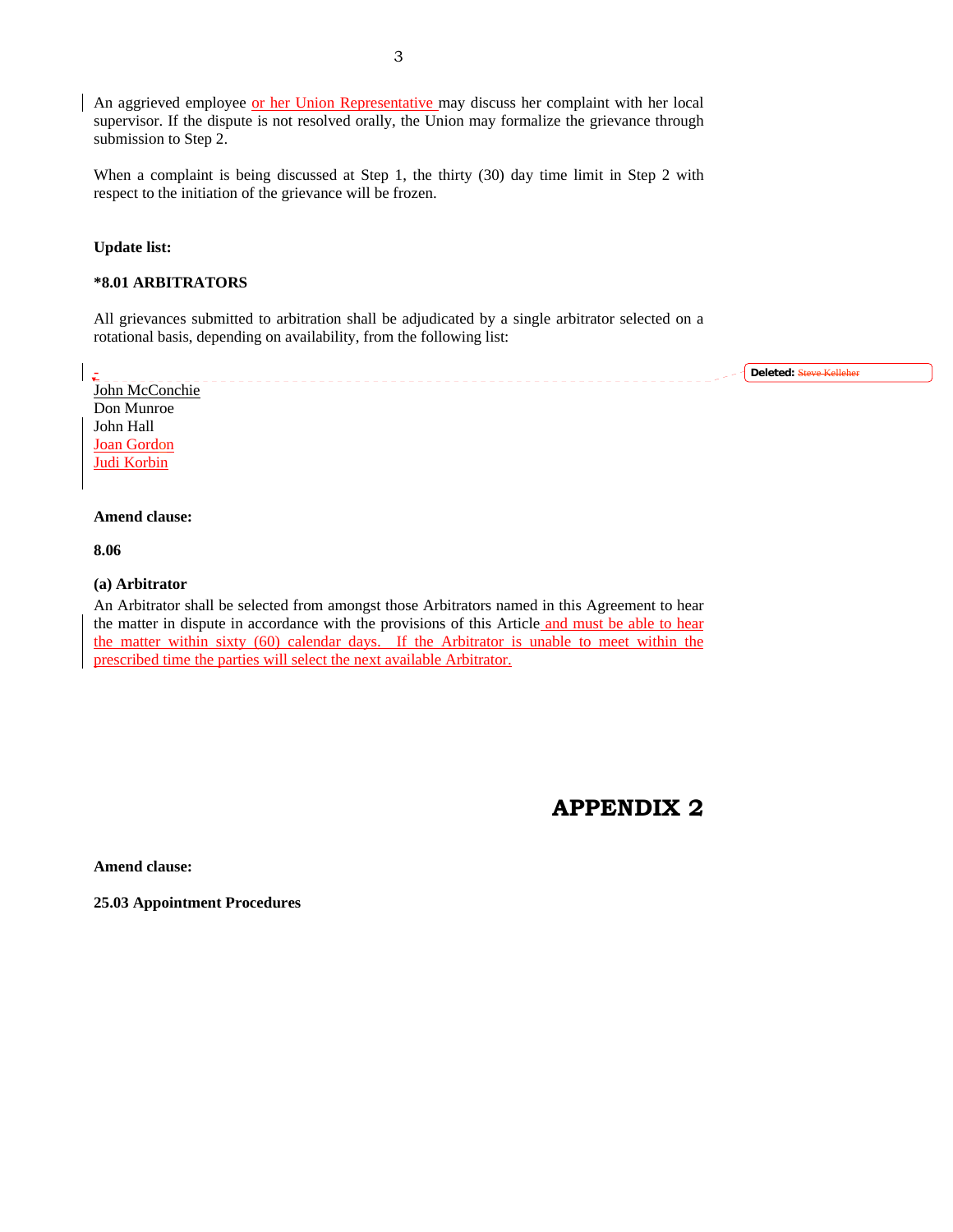### **(f) Rights of Unsuccessful Candidates**

On request, the College shall give an unsuccessful candidate for any job the reasons in writing why that employee's candidacy was not successful and the Union shall have the right to grieve the matter in accordance with clause 25.05 of this Agreement.

#### **Amend clause:**

### **25.05 RIGHT TO GRIEVE**

Within  $\frac{1}{2}$  ten (10) working days of being notified by the Human Resources Department that she was an unsuccessful candidate for a posted job vacancy, under the procedure of 25.02, unless the job vacancy was filled by an employee pursuant to Articles 12 and 24, an employee may grieve the College's decision at Step 3 of the grievance procedure by forwarding such a grievance to the Human Resources Department.

#### **\*27.07 EMPLOYEE'S VEHICLE**

#### **(a) Vehicle**

It shall not be a condition of employment for an employee to supply a vehicle. An employee may refuse to use her private vehicle on College business.

#### **(b) Driver's License**

It shall not be a condition of employment for an employee to hold a valid B.C. Driver's license unless the job specifically requires that she drives a College vehicle. Not withstanding the above, the College and the Union agree that the following positions may include a requirement for a valid B.C. Driver's license:

(i) Continuing Education Assistant (ii) Education Planning/Advising Officer (iii) Supervisor, Advising Center (iv) Student Recruiter (v) Employment Development Officer

Other positions may be added to this list only by mutual agreement of the Union and College.

# **APPENDIX 2**

**Amend clause:** 

**Deleted:** five (5)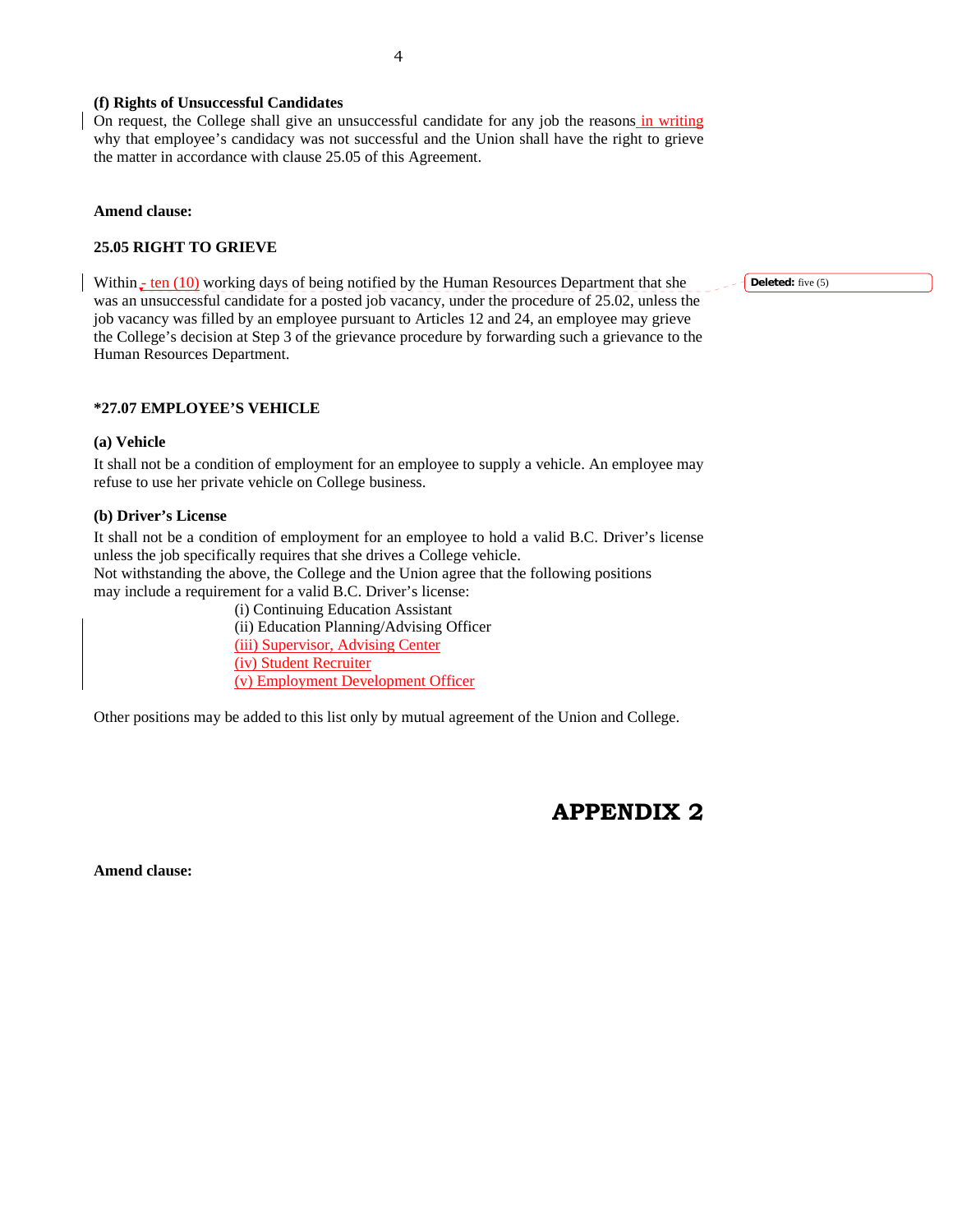#### **29.08 EMPLOYEE FILE**

#### **(a) Inspection**

An employee may, at a mutually convenient time, inspect the contents of her Personnel File. Any document found therein may be copied. If the contents of any document on file are disputed, the eventual resolution, be it through the grievance procedure or otherwise, shall be entered in her file.

### **(b) Incidental Information**

The College and the Union agree that in the interest of good communication, employees shall receive copies of incidental written complaints and positive reports on their performance which, although they do not constitute Personnel file documentation, have been brought to the attention of an Administrative Head. Employees will be given the opportunity to reply to incidental complaints.

## (c) Union Access to Employee Personnel Files

A representative of the Union shall have the right to read and review an employee's personnel file on written authorization of the employee and upon reasonable notice and by written request to the Human Resources Department. On request, the Union representative shall be provided with copies of all pertinent documents.

#### *Housekeeping Changes:*

### **20.06 LEAVE OF ABSENCE WITHOUT PAY**

#### **(a) Requesting**

Employees may request leave of absence without pay. Such request for leave shall be in writing to the Manager of Human Resources, who shall review the request and make every reasonable effort to obtain College approval. All approved leaves will be subject to the provisions outlined in Article 28.09 (b).

## **ARTICLE 21 - PARENTAL LEAVE**

#### **21.01 APPLICATION**

All provisions of this Article apply equally to male and female employees.

# **APPENDIX 2**